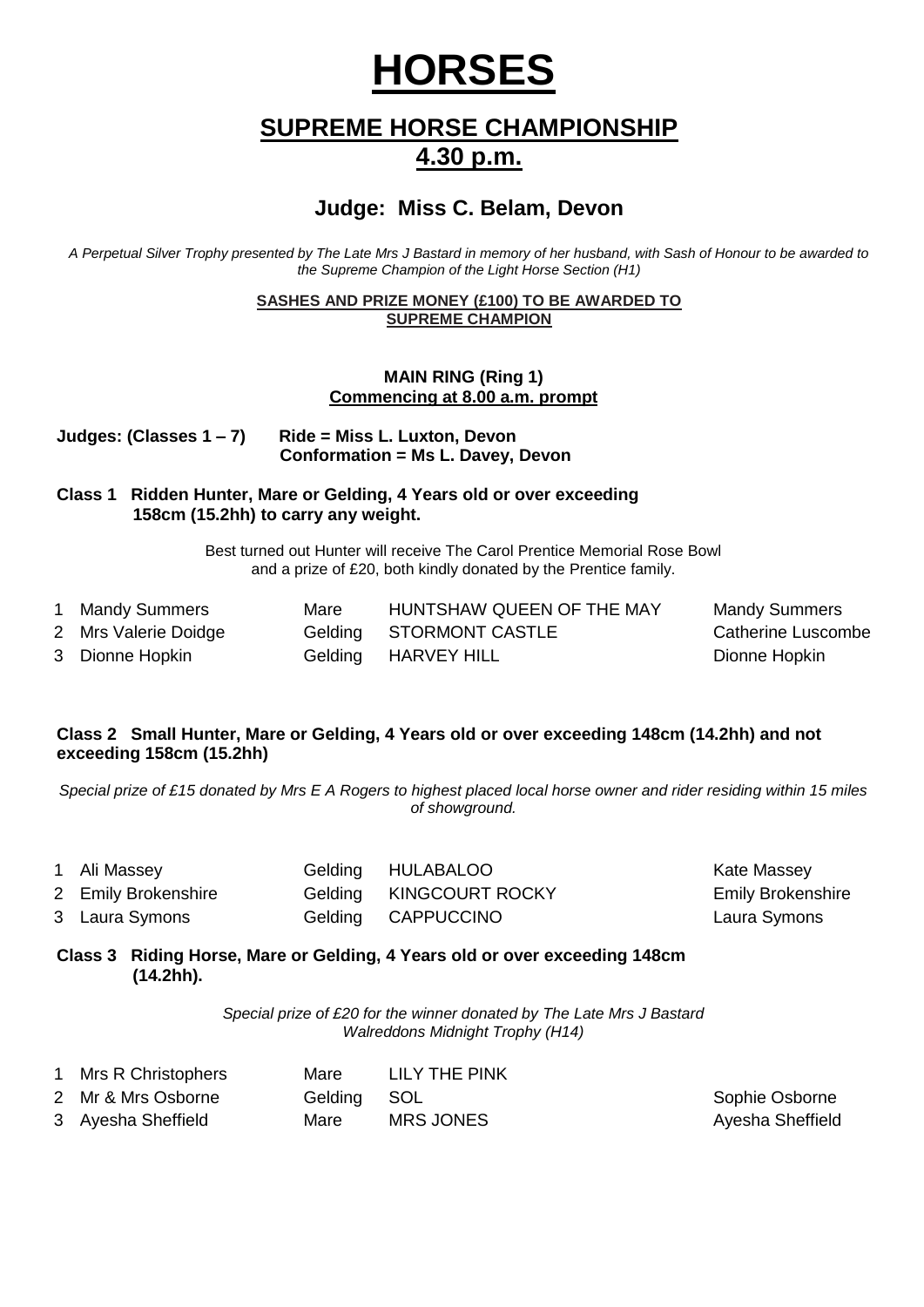#### **Class 4 Ridden Show Cob, Mare or Gelding, 4 Years old or over exceeding 148cm (14.2hh) – To include Maxi Cobs**

*Special prize of £15 donated by Mrs E A Rogers to highest placed local horse owner and rider residing within 15 miles of showground. Mark Meergans Farriers Perpetual Plate for the Best Cob (H70)*

| 1 Wendy Briggs     |              | Gelding WATERLOO FOCUS | Wendy Briggs |
|--------------------|--------------|------------------------|--------------|
| 2 Z Macbean        |              | Gelding FOSTRA BOY     | Z Macbean    |
| 3 Mr & Mrs Osborne | Gelding JACK |                        | Lizzy Dearn  |

#### **Class 5 Ridden Hacks, Mare or Gelding 4 Years old or over exceeding 148cm (14.2hh) but not exceeding 160cm**

1 A Semmens Mare SEABISCUIT ATTRACTION

#### **Class 6 Ridden Coloured, Mare Stallion or Gelding 4 Years old or over any type/height**

*The winner to receive a perpetual trophy presented by Mrs Steer (H69)*

1 Louise Pearce Gelding WELLSHEAD DUKE Louise Pearce 2 Ali Massey Gelding HULABALOO Kate Massey 3 Sarah Short Gelding FAIRGROUND

#### **Class 7 Ridden Racehorse to Riding Horse, Thoroughbred Mare or Gelding, four-years-old or over, any height. Riders must be 15 years or over. All horses must have raced in the UK, be registered with Weatherbys in their General Stud Book.**

*The winner to receive a perpetual trophy in memory of the late Mrs José Bastard(H2)*

1 Jane Hurrell **Gelding ROBBMAA** Jane Hurrell Jane Hurrell

## **CHAMPIONSHIP**

CHAMPION – WELLSHEAD DUKE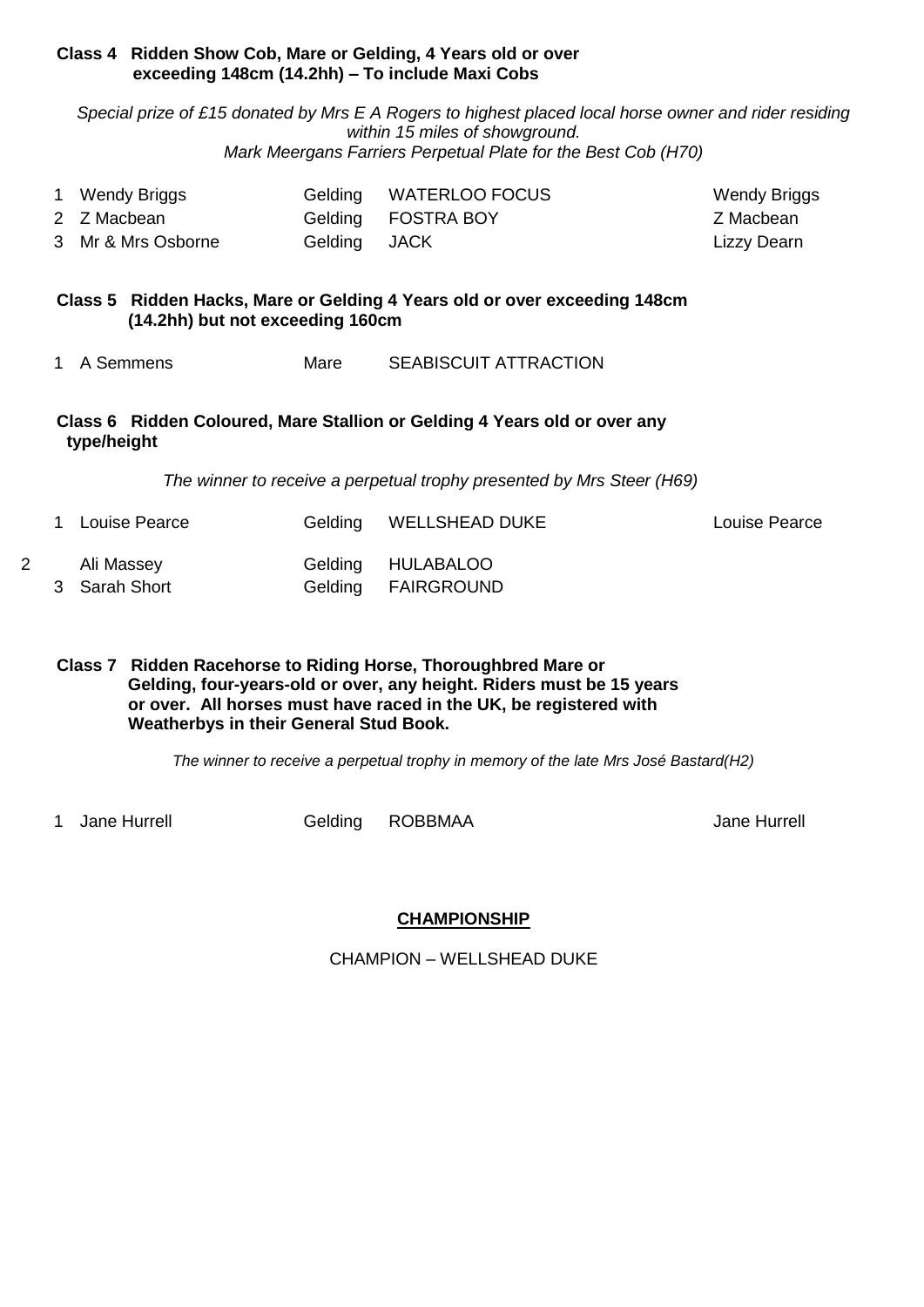#### **SHOW PONIES IN HAND**

#### **Judge: Mrs D. Alderson, Devon**

*The NPS/Area 20 Show Pony In-Hand Supreme National Championship*

#### **Class 14 Yearling not to exceed 148cm (14.2hh) at maturity**

#### **NO RESULTS**

#### **Class 15 2 & 3 years old, not to exceed 148cm (14.2hh) at maturity**

| 1 Mrs C P Horswell | Filly | LANGALLER BLACK SAPPHIRE   | Mrs C P Horswell |
|--------------------|-------|----------------------------|------------------|
| 2 Paula Shepheard  | Mare  | <b>HIDEAWAY DELIGHTFUL</b> | Paula Shepheard  |

#### **Class 16 4 years old and over, not to exceed 148cm (14.2hh) at maturity**

| 1 Mr M Coombes  |      | Gelding GORESMEAD GRANDSTAND |               |
|-----------------|------|------------------------------|---------------|
| 2 Mrs R S Brown | Mare | TELYNAU TESNI                | Mrs R S Brown |

**CHAMPIONSHIP -** First and second prize winners in classes **14, 15 and 16** are eligible for the Pony Breeding Championship. The highest placed pony, if owned by an NPS member, in each class will qualify for the final. Qualification may pass down to third place if the first and second ponies are already qualified.

NPS / Saracen Horse Feed Show Pony In Hand Silver Medal Rosette Championship. A Silver Medal Rosette is offered by the National Pony Society for the best registered pony owned by an NPS **Qualifying or Life**  member in the Show Pony In Hand section. Membership cards must be presented in the ring to receive the medal and/or the qualification

> **Champion eligible for Supreme Championship in the Main Ring at 4.30 p.m.** *Champion to receive the Dingle Perpetual Challenge Trophy (H7)*

> > *CHAMPION – GORSEMEAD GRANDSTAND*

#### **NPS RIDDEN SHOW PONIES & HUNTER PONIES**

#### **Judge: Mrs D. Alderson, Devon**

#### **THE NPS / SHOWING WORLD MAGAZINE SHOW PONY/SHOW HUNTER PONY LEAD REIN NATIONAL CHAMPIONSHIP NPS/Rosettes Direct Home Produced Ridden Championship – wear white arm bands**

**17. Open to registered mares and geldings 4 years old and over, not exceeding 122 cm. Riders must have attained their 3rd birthday but must not have attained their 8th birthday before the 1st January in the current year. Ponies must be shown in a snaffle bit.** 

 *Winner to receive the Treowen Charmaine Perpetual Trophy (H66)*

| 1 Mr M Coombes          | Mare | <b>BRADMORE TINKERBELL</b> | Louie Macdonald        |
|-------------------------|------|----------------------------|------------------------|
| 2 Mare & Foal Sanctuary |      | Gelding CORDON INCA        | <b>Matthew Dayment</b> |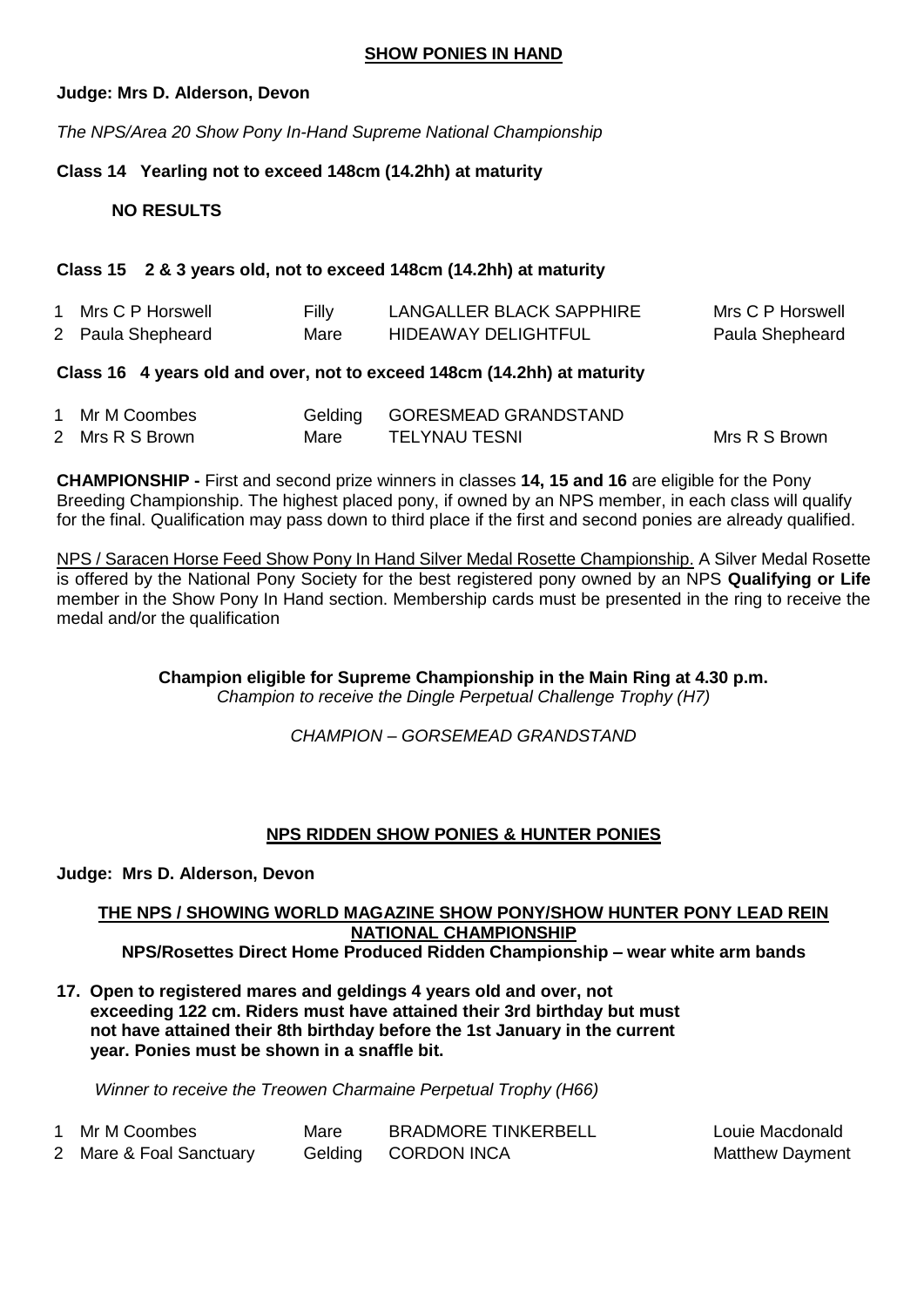#### **THE NPS/SHOWING WORLD MAGAZINE SHOW PONY/ SHOW HUNTER PONY FIRST RIDDEN NATIONAL CHAMPIONSHIP**

#### **NPS/Rosettes Direct Home Produced Ridden Championship – wear white arm bands**

**18. Open to registered mares and geldings 4 years old and over, not exceeding 122cm. Riders must have attained their 3rd birthday but must not have attained their 10th birthday before the 1st January in the current year. Ponies must be shown in any suitable snaffle bit.**

*Winner to receive the D.W. Penrose Perpetual Trophy (H68)*

1 Monique Wotton Filly COSFORD VANITY FAIR Amelia Wotton

#### **THE NPS/KELLYTHORPE STUD SHOW PONY/SHOW HUNTER PONY GOLD MEDAL OPEN RIDDEN BRITISH NATIONAL CHAMPIONSHIP**

*NPS/ Rosettes Direct Home Produced Ridden Championship – Wear white arm bands*

**Open to registered stallions, mares and geldings 4 years old and over. If classes are amalgamated the highest placed pony from each height group will qualify. Rider to be a suitable size for pony. Riders must be 12 years old or over when riding stallions not exceeding 128cm and 14 years old or over when riding stallions exceeding 128cms**

- **19. Show Ponies not exceeding 128cms.**
- 1 Samantha Broxham Gelding NEFYDD ENCHANTER Saffron Broxham

#### **20. Show Hunter Ponies not exceeding 133cms.**

- 1 Miss Annette Frazier Gelding HARRY POTTER File The Morgan
- **21. Show Ponies exceeding 128cms but not exceeding 148cms.**

No Entries

#### **22. Show Hunter Ponies exceeding 133cms but not exceeding 153cms.**

| Miss Sanclaire Wills | Gelding | <b>BUCKLAND GAMBLER</b> | Sanclaire Wills/Ruby Golding |
|----------------------|---------|-------------------------|------------------------------|
| 2 Helen Smart        | Mare    | RAHNNI                  | Helen Smart                  |

**CHAMPIONSHIP -** First and second prize winners in classes 17- 22 are eligible for the Pony Championship.

*Champion to receive the Tom Staddon Memorial Trophy (H19)*

#### **ARABS (Open to Registered Pure Bred, Anglo & Part Bred Arabs Only)**

**Judge: Mrs J. Pring, Somerset**

#### **Class 23 Ridden Pure Bred, Anglo & Part Bred Arab, 4 Years old or over**

No Entries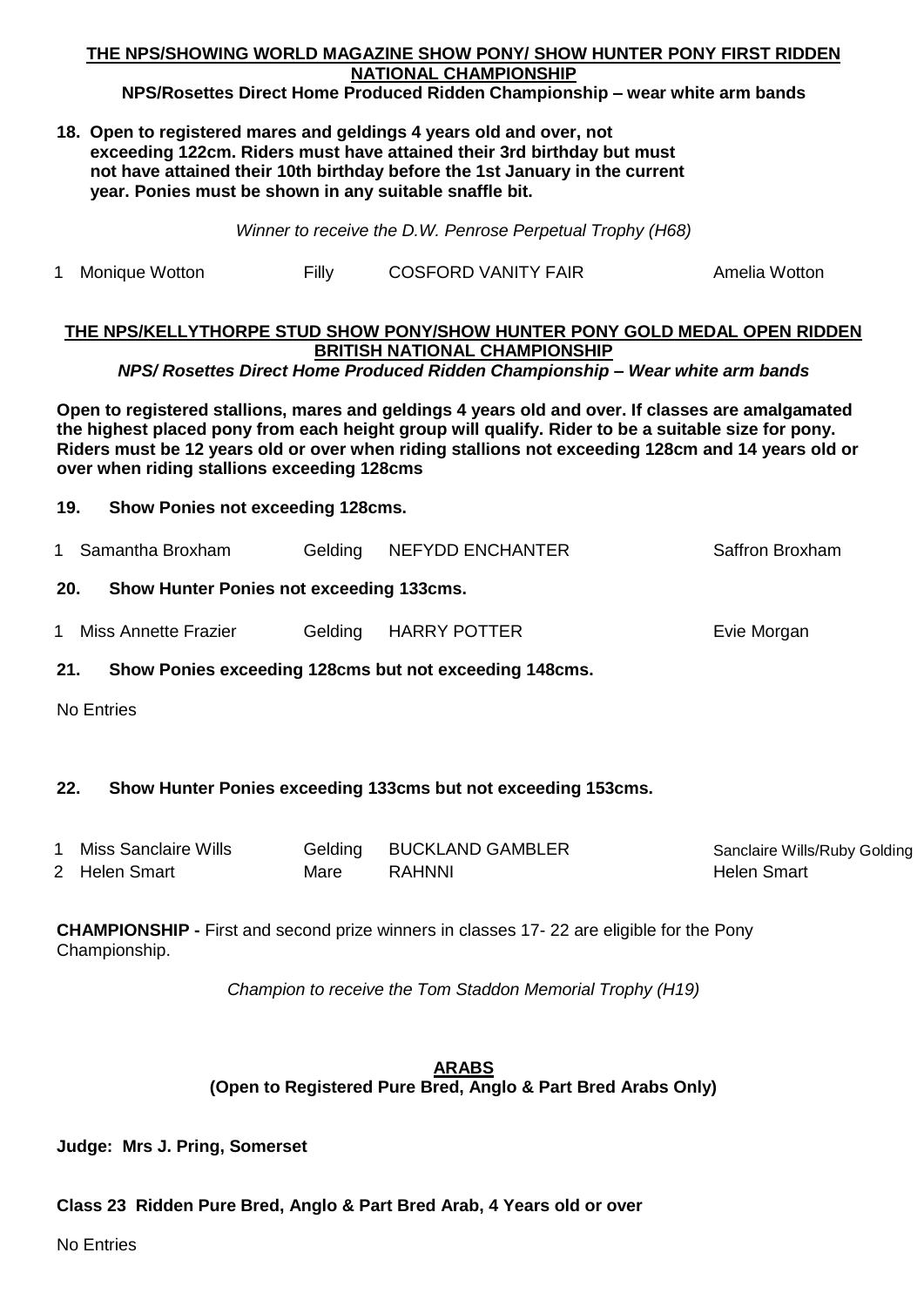#### **Class 24 In Hand Pure Bred, Part Bred or Anglo Arab 1, 2, & 3 year old Colt, Filly or Gelding**

| 1 Paula Shepheard  | Mare  | <b>HIDEAWAY DELIGHTFUL</b>    | Paula Shepheard  |
|--------------------|-------|-------------------------------|------------------|
| 2 Mr M Coombes     | Mare  | <b>GORESMEAD LEADING LADY</b> |                  |
| 3 Mrs C P Horswell | Filly | LANGALLER BLACK SAPPHIRE      | Mrs C P Horswell |

#### **Class 25 In Hand Pure Bred, Part Bred or Anglo Arab 4 years old or over Mare, Stallion or Gelding**

| 1 Mr M Coombes    |      | Gelding GORESMEAD GRANDSTAND  |                 |
|-------------------|------|-------------------------------|-----------------|
| 2 Laura Pannewitz | Mare | LINDANCE LILLY                | Laura Pannewitz |
| 3 Lisa Congdon    | Mare | <b>CENTAN DIAMOND JUBILEE</b> | Lisa Congdon    |

**CHAMPIONSHIP - First and second prize winners in classes 23 -25 are eligible for the Arab Championship**

*Champion to receive The Tam-Darna Perpetual Trophy (H16)*

#### **CHAMPION – GORSEMEAD GRANDSTAND**

#### **WELSH PONIES AND COBS (Open to Ponies Registered in Sections A, B, C and D) (Please put Section on Entry Form)**

#### **Judge: Mr R. Russell, Devon**

#### **Class 33 In Hand Welsh Sections A & B yearling, 2 & 3 year old Colt Gelding or Filly**

1 Ann Clark Mare Mare TELYNAU TOKAY

2 Shannon Down Colt Colt Colt SANGRUG EDWYN

#### **Class 34 In Hand Welsh Sections A & B 4 years old and over Mare, Stallion or Gelding**

| 1 Tania Semmens     | Mare    | <b>CRUMPWELL HALSYON</b> | Tania Semmens     |
|---------------------|---------|--------------------------|-------------------|
| 2 Mrs Patrica Paton | Mare    | WOODYBOTTOMS QUIZZLE     | Mrs Patrica Paton |
| 3 Latonia Conibear  | Gelding | JANPETE GOLDEN ADONIS    | Minnie Conbear    |

**Class 35 In Hand Welsh Sections C & D yearling, 2 & 3 year old Colt Gelding or Filly**

| 1 Tania Semmens | Filly | <b>GWRTHAFARN MAGIC LADY</b> | <b>Tania Semmens</b> |
|-----------------|-------|------------------------------|----------------------|
| 2 Shannon Down  |       | Gelding CARLESS OSCAR        | Shannon Down         |

#### **Class 36 In Hand Welsh Sections C & D 4 years old and over Mare, Stallion or Gelding**

|  | 1 Tania Semmens |  | Gelding OLDFORGE TYWYSOG | <b>Tania Semmens</b> |
|--|-----------------|--|--------------------------|----------------------|
|--|-----------------|--|--------------------------|----------------------|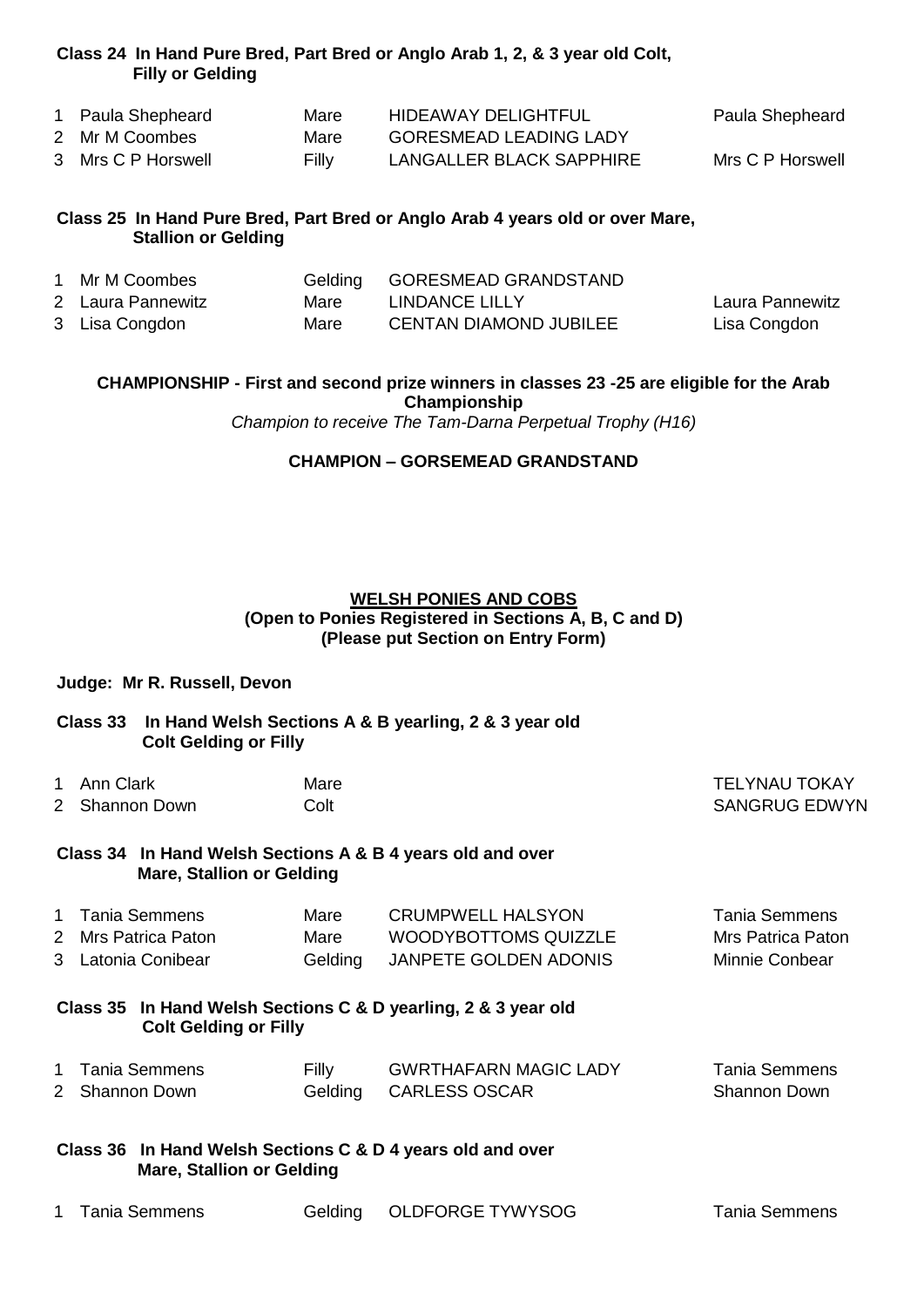#### **Class 37 Ridden Welsh Pony or Cob 4 years old and over (ponies may be led where applicable)**

| 1 Latonia Conibear | Gelding JANPETE GOLDEN ADONIS | Minnie Conbear |
|--------------------|-------------------------------|----------------|
| 2 Mrs A Warwick    | Gelding DRAKELANDS FREELANDER | Abbie Warwick  |
| 3 Tania Semmens    | Gelding OLDFORGE TYWYSOG      | Tania Semmens  |

#### **DARTMOOR PONIES (Open to Registered purebred Dartmoor Ponies Only)**

#### **Judge: Mr A. Belcher, Cornwall**

#### **Class 38 Yearling colt, filly or gelding**

|                                 |       | LANGWORTHY SCARLET ROSE          |                 |
|---------------------------------|-------|----------------------------------|-----------------|
| 1 Mr Ken Edwards                | Filly | <b>FINCH</b>                     | Mr Ken Edwards  |
| 2 Mrs SE Aylesbury-Rodgers Colt |       | <b>WISTMANS PASSING GLANCE</b>   |                 |
| 3 Caroline French               | Colt  | <b>REDFOLDS HAYDENS SURPRISE</b> | Caroline French |

#### **Class 39 2 or 3 year old colt, filly or gelding**

| Miss E Coates   | Filly | <b>MOORTOWN SWEET DREAMS</b> | Miss E Coates |
|-----------------|-------|------------------------------|---------------|
| 2 Miss E Coates | Filly | <b>MOORTOWN WILD ROSE II</b> | Miss E Coates |

#### **Class 40 4 year old and over, brood mare, barren mare or gelding**

| 1 Mr & Mrs K Locke  | Mare | OKELEAT QUINTETTE     | Mr & Mrs K Locke  |
|---------------------|------|-----------------------|-------------------|
| 2 Lizzie Houghton   | Mare | LANGWORTHY SWIFTGHOST | Lizzie Houghton   |
| 3 D Howarth-Podesta | Mare | HUCKWORTHY JENNY WREN | D Howarth-Podesta |
| 4 Mr Ken Edwards    | Mare | LANGWORTHY LINNET     | Mr Ken Edwards    |

#### **Class 41 Stallion 4 years old and over.**

No Entries

#### **Class 42 Ridden Dartmoor 4 years old and over (ponies may be led where applicable)**

|  | 1 Lizzie Houghton | Mare | LANGWORTHY SWIFTGHOST | Lizzie Houghton |
|--|-------------------|------|-----------------------|-----------------|
|--|-------------------|------|-----------------------|-----------------|

**CHAMPIONSHIP - First and second prize winners in classes 38 – 41 are eligible for the Dartmoor Championship -** *DARTMOOR BREED ROSETTES- The Dartmoor Pony Society Special Rosette can only be presented to an exhibitor who is a member of the Dartmoor Pony Society. Current membership card must be produced in the ring before the rosette is awarded.*

*CHAMPION – OKELEAT QUINETTE*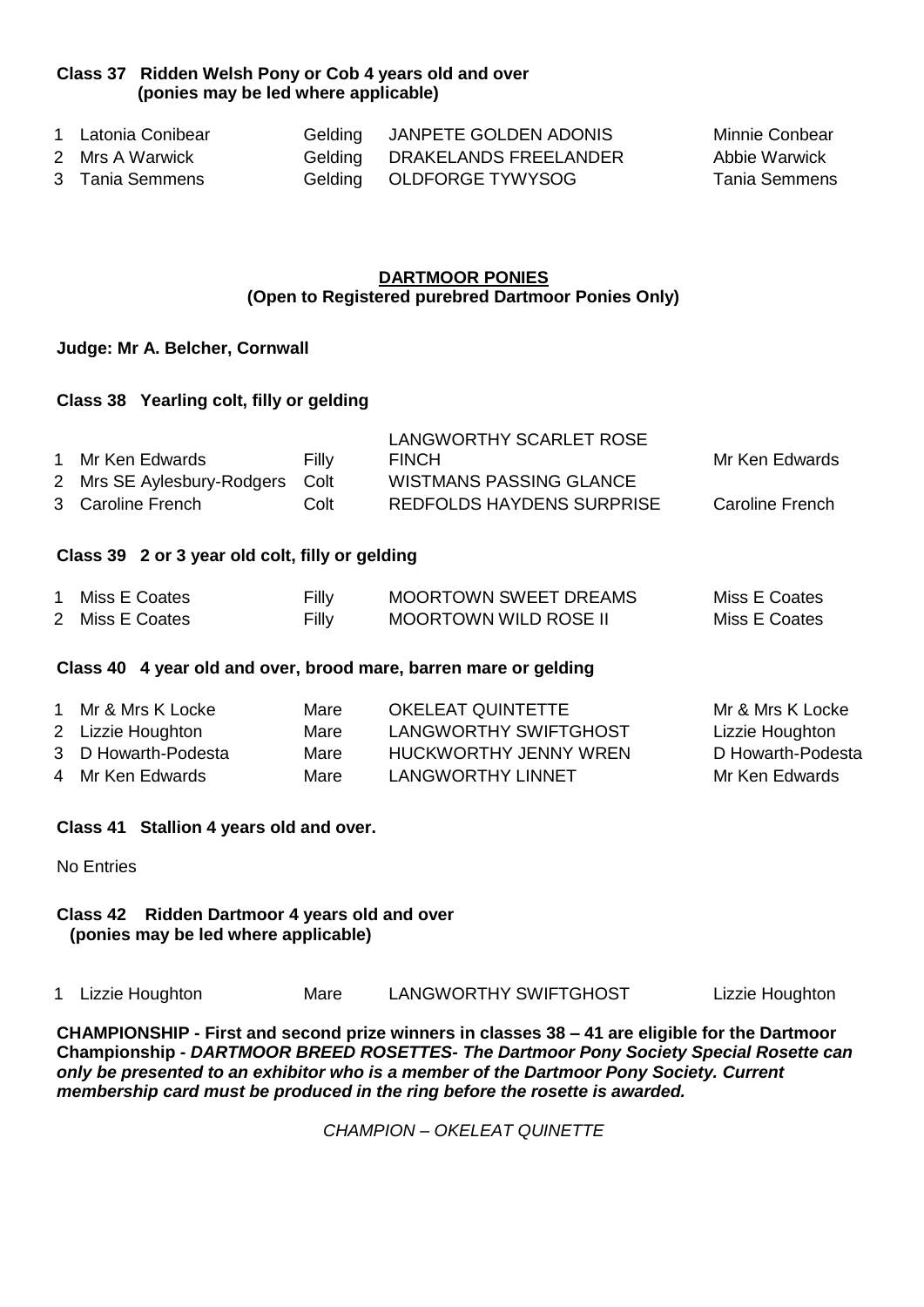#### **Shetland Ponies (Open to Registered Shetland Ponies Only)**

#### **Judge: Mrs F. Hammond, Cornwall**

#### **Class 43 In Hand Shetland yearling Colt Gelding or Filly**

| $1 \quad$         | A & C Blamey                                                             | Filly                  | <b>COLLYTOWN MARDI GRAS</b>                                                          | A & C Blamey                                       |  |
|-------------------|--------------------------------------------------------------------------|------------------------|--------------------------------------------------------------------------------------|----------------------------------------------------|--|
|                   | Class 44 In Hand Shetland 2 & 3 year old                                 |                        |                                                                                      |                                                    |  |
| 1.                | Miss C. Evans<br>2 A & C Blamey<br>3 Mr & Mrs D Bowden                   | Colt<br>Filly<br>Filly | <b>BLACKERTOR ENDEAVOUR</b><br><b>COLLYTOWN PORSHA</b><br><b>LAKEHEAD ELLOQUENCE</b> | Miss C. Evans<br>A & C Blamey<br>Mr & Mrs D Bowden |  |
|                   | Class 45 In Hand Shetland 4 years old and over Mare, Stallion or Gelding |                        |                                                                                      |                                                    |  |
| $\mathbf{1}$<br>2 | Mr & Mrs D Bowden<br>Sarah Dayment                                       | Mare<br>Gelding        | <b>LAKEHEAD MAIBELLINE</b><br>ABBEYFIELD DOUBLET                                     | Mr & Mrs D Bowden<br>Sarah Dayment                 |  |

3 A & C Blamey Mare COLLYTOWN SUKI A & C Blamey

## **Class 46 Ridden Shetland 4 years old and over not to exceed 107cm**

| (Ponies may be led where applicable) |  |  |
|--------------------------------------|--|--|
|                                      |  |  |

| 1 Mr J Walters  | Mare | <b>SHARPTOR KERRILOU</b>   | Maise-Grace Macdonald |
|-----------------|------|----------------------------|-----------------------|
| 2 Sarah Dayment |      | Gelding ABBEYFIELD DOUBLET | Poppy Dayment         |

## **CHAMPION - SHARPTOR KERRILOU**

#### **REGISTERED MOUNTAIN AND MOORLAND IN-HAND CLASSES Part-Breds are not eligible**

NPS/Highbrook Stud M&M In Hand Summer National Championship To be run under NPS Rules 2017.

#### **Judge: Mrs P. Cox, Somerset**

#### **Class 47 Yearling, 2 & 3 year old Shetland, Dartmoor, Exmoor, Welsh Sections A & B**

|                  |       | LANGWORTHY SCARLET ROSE      |                |
|------------------|-------|------------------------------|----------------|
| 1 Mr Ken Edwards | Filly | <b>FINCH</b>                 | Mr Ken Edwards |
| 2 Miss E Coates  | Filly | <b>MOORTOWN SWEET DREAMS</b> | Miss E Coates  |
| 3 Shannon Down   | Colt  | <b>SANGRUG EDWYN</b>         | Shannon Down   |

#### **Class 48 Yearling, 2 & 3 year old New Forest, Connemara, Dales, Fell, Highland, Welsh Sections C & D**

| $\mathbf{1}$ | Wendy Bridges  | Filly   |
|--------------|----------------|---------|
|              | 2 Shannon Down | Gelding |
|              | 3 Debra Murch  | Colt    |

**HOLMDOWN WYOMING CARLESS OSCAR BLUEBRAES OSSIAN**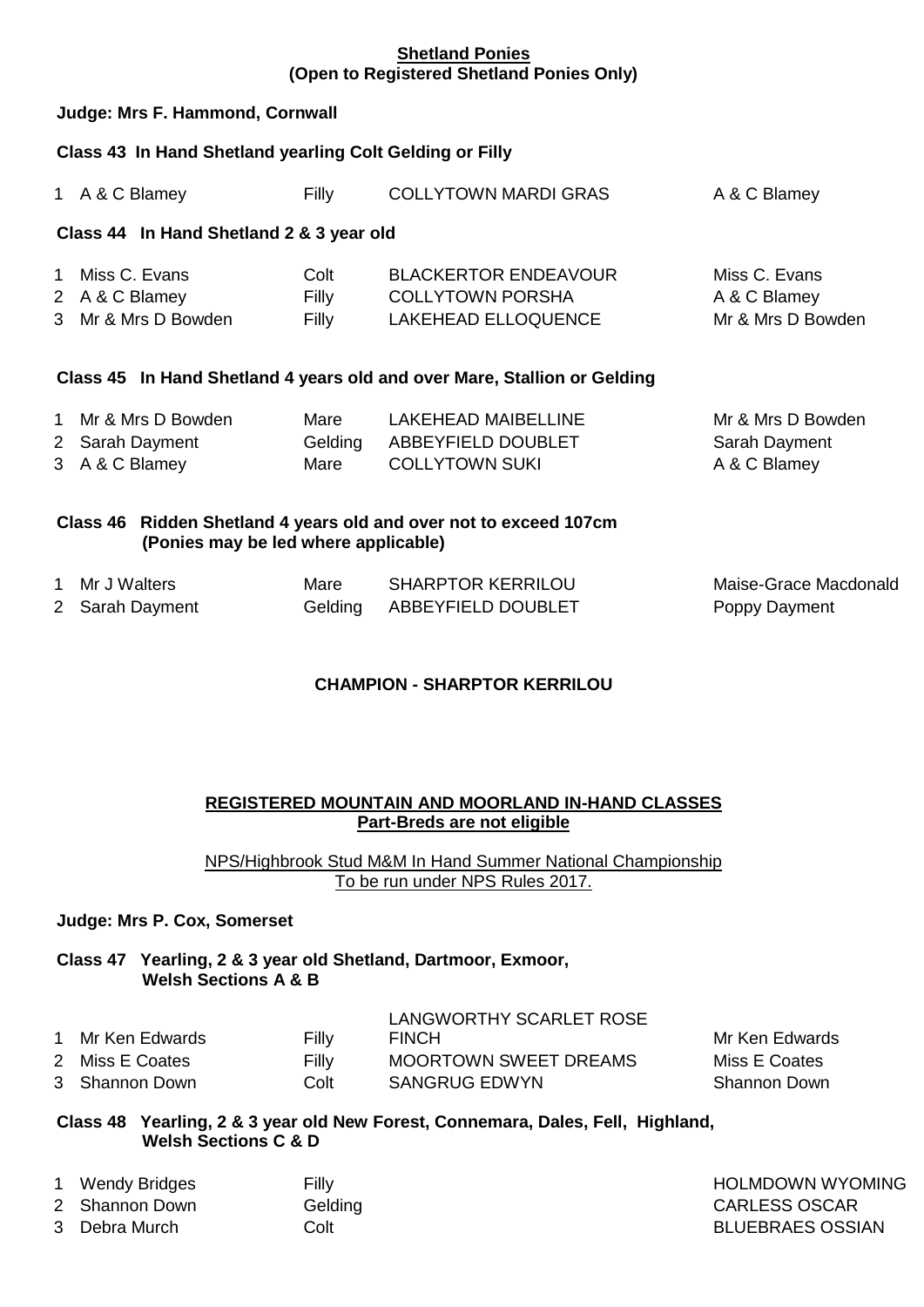#### **Class 49 4 years old and over Shetland, Dartmoor, Exmoor, Welsh Section A & B**

| 1 Lizzie Houghton   | Mare | LANGWORTHY SWIFTGHOST | Lizzie Houghton   |
|---------------------|------|-----------------------|-------------------|
| 2 Mrs Patrica Paton | Mare | WOODYBOTTOMS QUIZZLE  | Mrs Patrica Paton |
| 3 Mr & Mrs K Locke  | Mare | OKELEAT QUINTETTE     | Mr & Mrs K Locke  |

#### **Class 50 4 years old and over New Forest, Connemara, Dales, Fell, Highland, Welsh Sections C & D**

| 1 Wendy Bridges | Mare | <b>HOLMEDOWN CAROLINA</b> | Wendy Bridges |
|-----------------|------|---------------------------|---------------|
| 2 Sue Hennig    |      | YOU'VE BEEN TANGO'D       | Carla Hennig  |
| 3 Viv Hodges    |      | Gelding STORM TROOPER     | Viv Hodges    |

#### **CHAMPION – HOLMEDOWN WYOMING RES – LANGWORTHY SWIFT GHOST**

#### **REGISTERED MOUNTAIN AND MOORLAND LEAD REIN AND FIRST RIDDEN**

#### **THE NPS/ SHOWING CLASSICS MOUNTAIN AND MOORLAND LEADING REIN NATIONAL CHAMPIONSHIP**

**Class 51 Open to registered Dartmoor, Exmoor, Shetland, New Forest, Welsh Section A or B mares and geldings four years old or over not exceeding 122 cm. Riders must have attained their 3rd birthday but must not have attained their 9th birthday before the 1st January in the current year. To be shown in a snaffle bit.**

NPS/Rosettes Direct Home Produced Ridden Championship – wear white arm bands Winner to receive the A.J. Penrose Perpetual Trophy (H67)

| 1 Paul Davis                | Mare | DODDENHILL CORAL CHLOE      | Imogen Davis        |
|-----------------------------|------|-----------------------------|---------------------|
| 2 Mrs N Hoad & Ms J Marshau | Mare | <b>COUSTONE CAVATINA</b>    | Lucy Marshau Hudson |
| 3 Riyla Pyle                |      | Gelding COTTAGE FARM BOLERO | Riyla Pyle          |

#### **THE NPS/ SHOWING CLASSICS MOUNTAIN AND MOORLAND FIRST RIDDEN NATIONAL CHAMPIONSHIP**

**Class 52 Open to registered Dartmoor, Exmoor, Shetland, New Forest, Welsh Section A or B mares and geldings four years old or over not exceeding 128 cm. Riders must have attained their 3rd birthday but not reached their 12th birthday before the 1st January in the current year. To be shown in a snaffle bit.** NPS/Rosettes Direct Home Produced Ridden Championship – wear white arm bands

| 1 Sara Glazebrook | Gelding | <b>EARLSMEADOW KARA'S ADAM</b> | Lillie Windsor-Horne  |
|-------------------|---------|--------------------------------|-----------------------|
| 2 Mrs N Hoad      | Mare    | DUNMERE SPARKLING SODA         | Maise-Grace Macdonald |
| 3 Mrs A Warwick   | Mare    | ANNANDALE BLUE MIST            | <b>Lily Connor</b>    |

**CHAMPION – DODDENHILL CORAL CHLOE RESEVE COLLSTONE CAVATINA**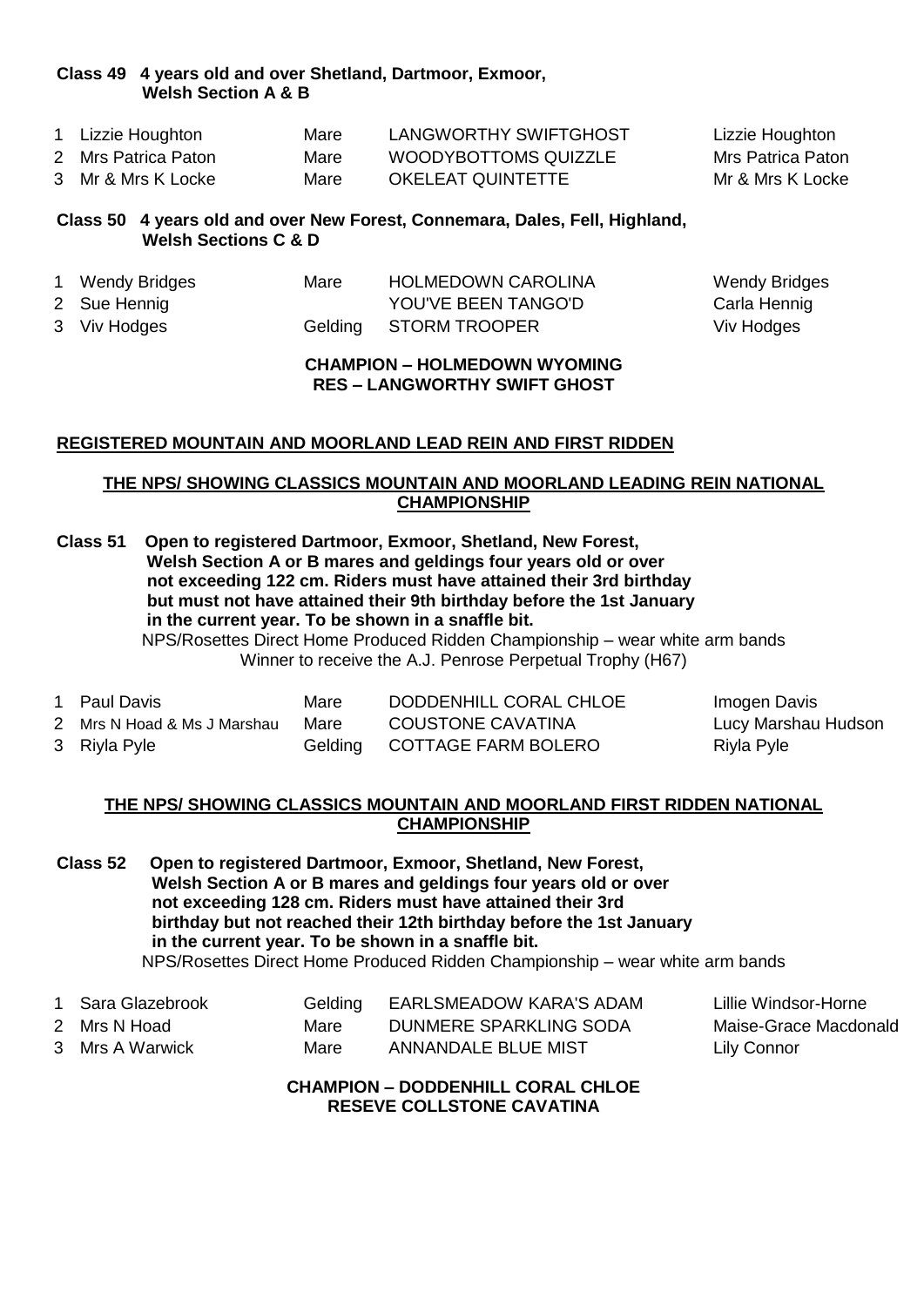#### **THE NPS/RINGSIDE STUD OPEN MOUNTAIN & MOORLAND RIDDEN NATIONAL SUMMER CHAMPIONSHIP**

NPS/ Rosettes Direct Home Produced Ridden Championship – Wear white arm bands These Classes are open to stallions, mares and geldings four years old or over which must be registered in the main body of their respective Mountain & Moorland Stud Books. Part-breds are not eligible.

#### **Class 53 Open to registered Dartmoor, Exmoor, Shetland, Welsh Section A, Welsh Section B**

| 1 Lizzie Houghton  | Mare | LANGWORTHY SWIFTGHOST         | Lizzie Houghton |
|--------------------|------|-------------------------------|-----------------|
| 2 Latonia Conibear |      | Gelding JANPETE GOLDEN ADONIS | Daisy Conibear  |
| 3 Abigail Johns    |      | Gelding LLANARTH SOTHEBY      | Abigail Johns   |

#### **Class 54 Open to registered Connemara, Dales, Fell, Highland, New Forest, Welsh C, Welsh D**

| 1 Miss Sanclaire Wills | Gelding BUCKLAND GAMBLER    | <b>Sanclaire Wills</b> |
|------------------------|-----------------------------|------------------------|
| 2 Dena Login           | Gelding POPSTERS RAGAMUFFIN | Amelia Login           |
| 3 Sue Hennig           | YOU'VE BEEN TANGO'D         | Carla Hennig           |

#### **CHAMPION – LANGWORTHY SWIFT GHOST**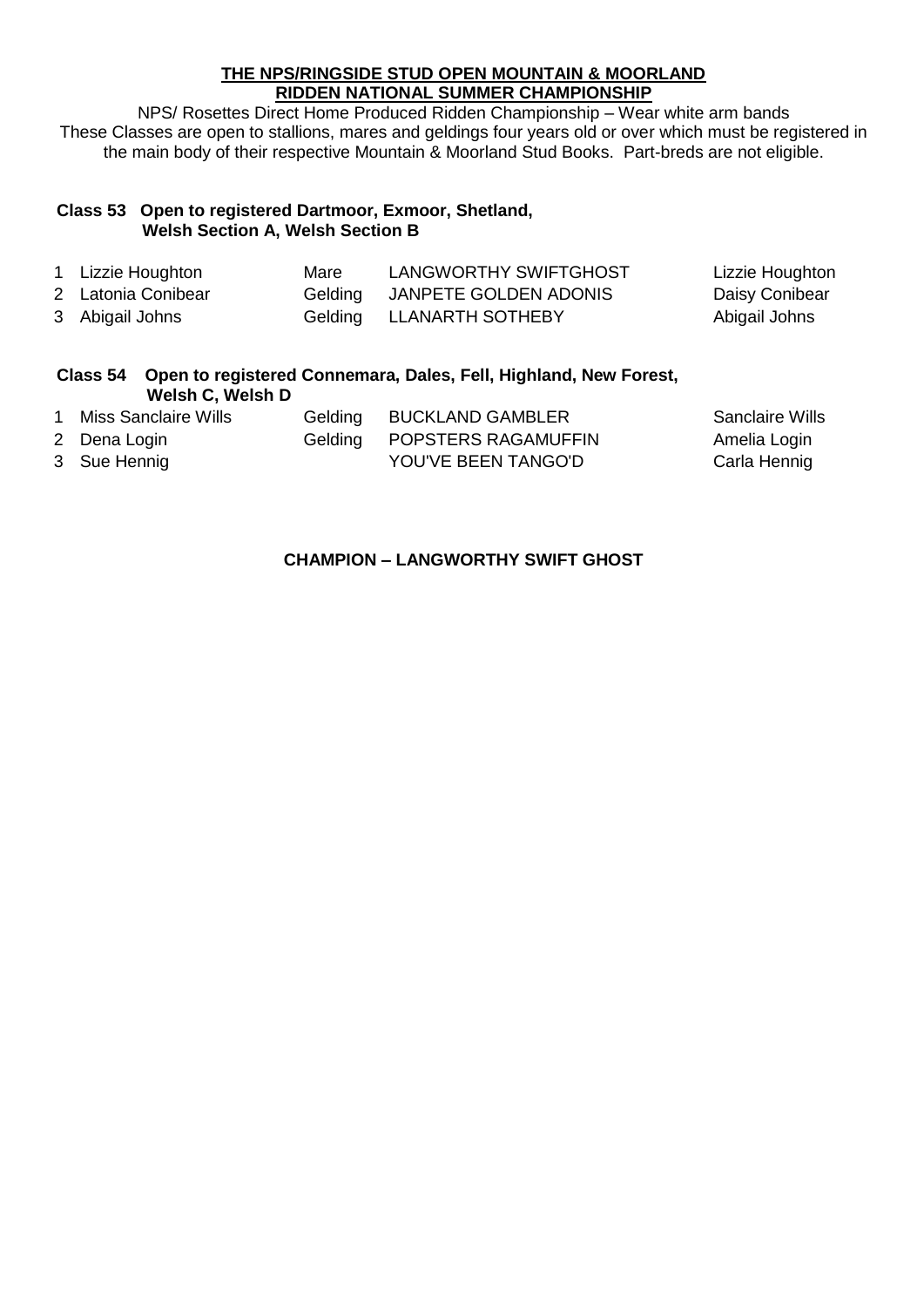#### **WORKING HUNTER PONIES**

Classes 55 to 59 will be judged 60% Jumping Performance, 40% Conformation, Action and Ride. Ponies can wear protective boots during the jumping phase. NO Spurs to be worn

#### **Judge: Ms C. Davis, Cornwall**

#### **Class 55 Cradle Stakes Working Hunter Pony Mare or Gelding 4 years old or Over, not exceeding 12.2hh. Lead reins permitted.**

| 1 Ann King              | Gelding GWAUNIARLL WIZARD | Emma King              |
|-------------------------|---------------------------|------------------------|
| 2 Mare & Foal Sanctuary | Gelding CORDON INCA       | <b>Matthew Dayment</b> |

**Class 56 Novice Working Hunter Pony Mare or Gelding 4 years old or over, not exceeding 153cm. Pony not to have won any prize of £5 or over in Working Hunter Pony Classes or any Jumping Classes by the closing dates of entries.** Maximum fence height will be 2ft.

| 1 Dena Login       | Gelding POPSTERS RAGAMUFFIN     | Amelia Login          |
|--------------------|---------------------------------|-----------------------|
| 2 Miss Zoe Warrick | Gelding LOWLAND PERFECT PICTURE | Ruby Schwinf          |
| 3 Harriet Walker   | Gelding MINSTREL                | <b>Harriet Walker</b> |

Competitors will jump in the following groups. The course will not be lowered if you miss your section. First group: 13 hands and under Second group: 14 hands and under Third group: 15 hands and under

#### **Class 57 Working Hunter Pony Mare or Gelding 4 years old or over, not exceeding 133cm (13.0hh).**

| Miss Annette Frazier | Gelding HARRY POTTER   | Evie Morgan         |
|----------------------|------------------------|---------------------|
| 2 Amanda Stephens    | Gelding KITTHILL LOTTO | <b>Amy Stephens</b> |

**Class 58 Working Hunter Pony Mare or Gelding 4 years old or over, exceeding 133cm (13.0hh) but not exceeding 143cm (14.0hh).** 

| 1 Harriet Walker | Gedling MINSTREL            | <b>Harriet Walker</b> |
|------------------|-----------------------------|-----------------------|
| 2 Dena Login     | Gelding POPSTERS RAGAMUFFIN | Amelia Login          |

#### **Class 59 Working Hunter Pony Mare or Gelding 4 years old or over, exceeding 143cm (14.0hh) but not exceeding 153cm (15.0hh).**

| 1 Mrs R Christophers | Mare | LILY THE PINK                  |                |
|----------------------|------|--------------------------------|----------------|
| 2 Mrs Andrea Semmens |      | Gelding SEA BISCUIT ATTRACTION | Maia Channings |
| 3 Amy Gilbert        | Mare | ASHCLIFF GIRL                  | Amy Gilbert    |